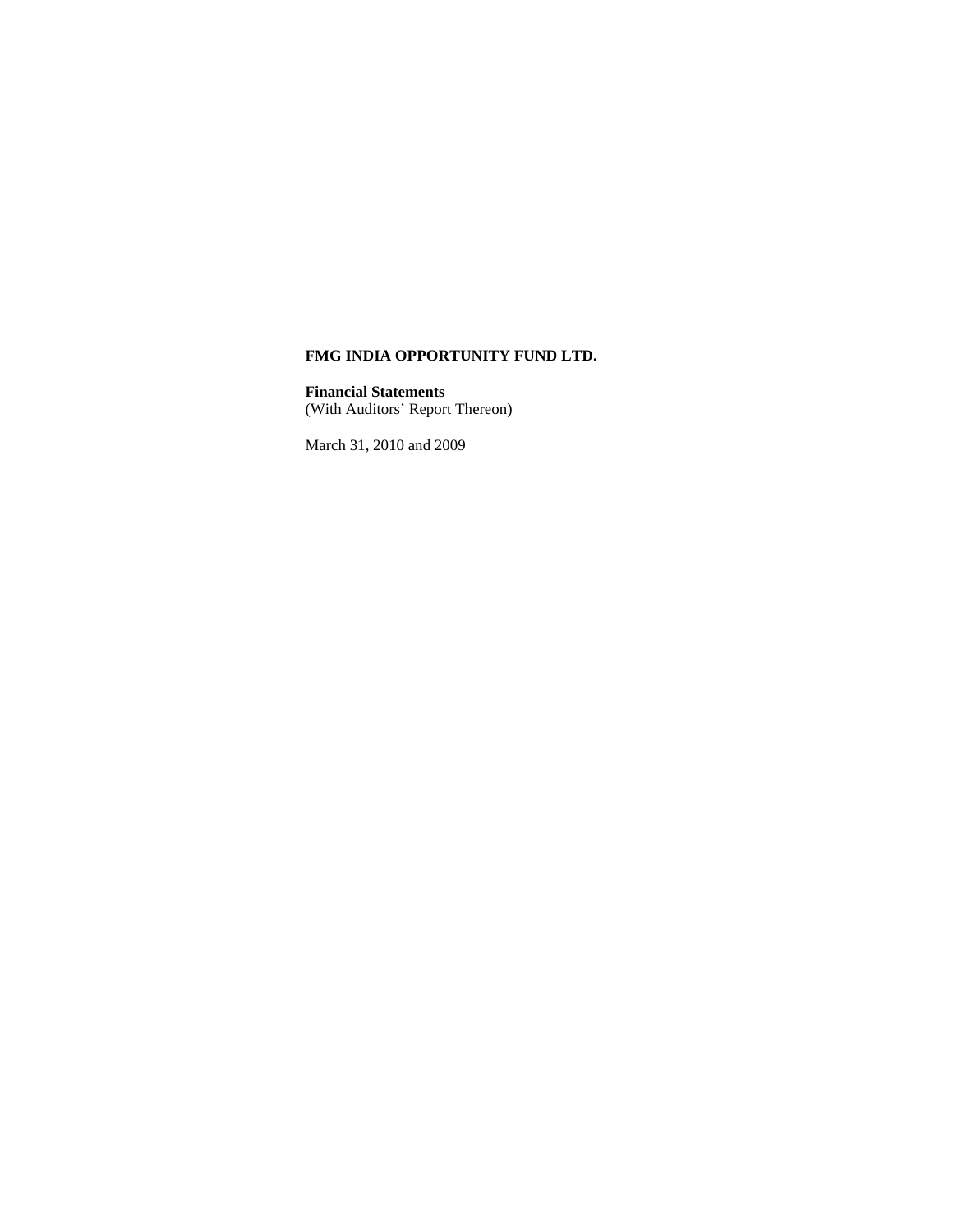

#### **KPMG**

4 Par-la-Ville Road **Fax** 441 295-9132 Hamilton HM 08, Bermuda www.kpmg.bm Mailing Address: P.O. Box HM 906 Hamilton HM DX, Bermuda

Crown House **Telephone** 441 295-5063

## **AUDITORS' REPORT**

To the Directors and Shareholders of FMG India Opportunity Fund Ltd.

We have audited the accompanying statement of assets and liabilities, including the schedule of investments, of FMG India Opportunity Fund Ltd. (the "Fund") as at March 31, 2010, and the statements of operations, changes in net assets and cash flows for the year then ended. These financial statements are the responsibility of the Fund's management. Our responsibility is to express an opinion on these financial statements based on our audit.

We conducted our audit in accordance with auditing standards generally accepted in Bermuda and Canada. Those standards require that we plan and perform an audit to obtain reasonable assurance whether the financial statements are free of material misstatement. An audit includes examining, on a test basis, evidence supporting the amounts and disclosures in the financial statements. An audit also includes assessing the accounting principles used and significant estimates made by management, as well as evaluating the overall financial statement presentation.

In our opinion, the financial statements referred to above present fairly, in all material respects, the financial position of FMG India Opportunity Fund Ltd. as at March 31, 2010, and the results of its operations and changes in its net assets and cash flows for the year then ended in conformity with accounting principles generally accepted in Bermuda and Canada.

 $Lf$ M $G$ 

Chartered Accountants Hamilton, Bermuda October 13, 2010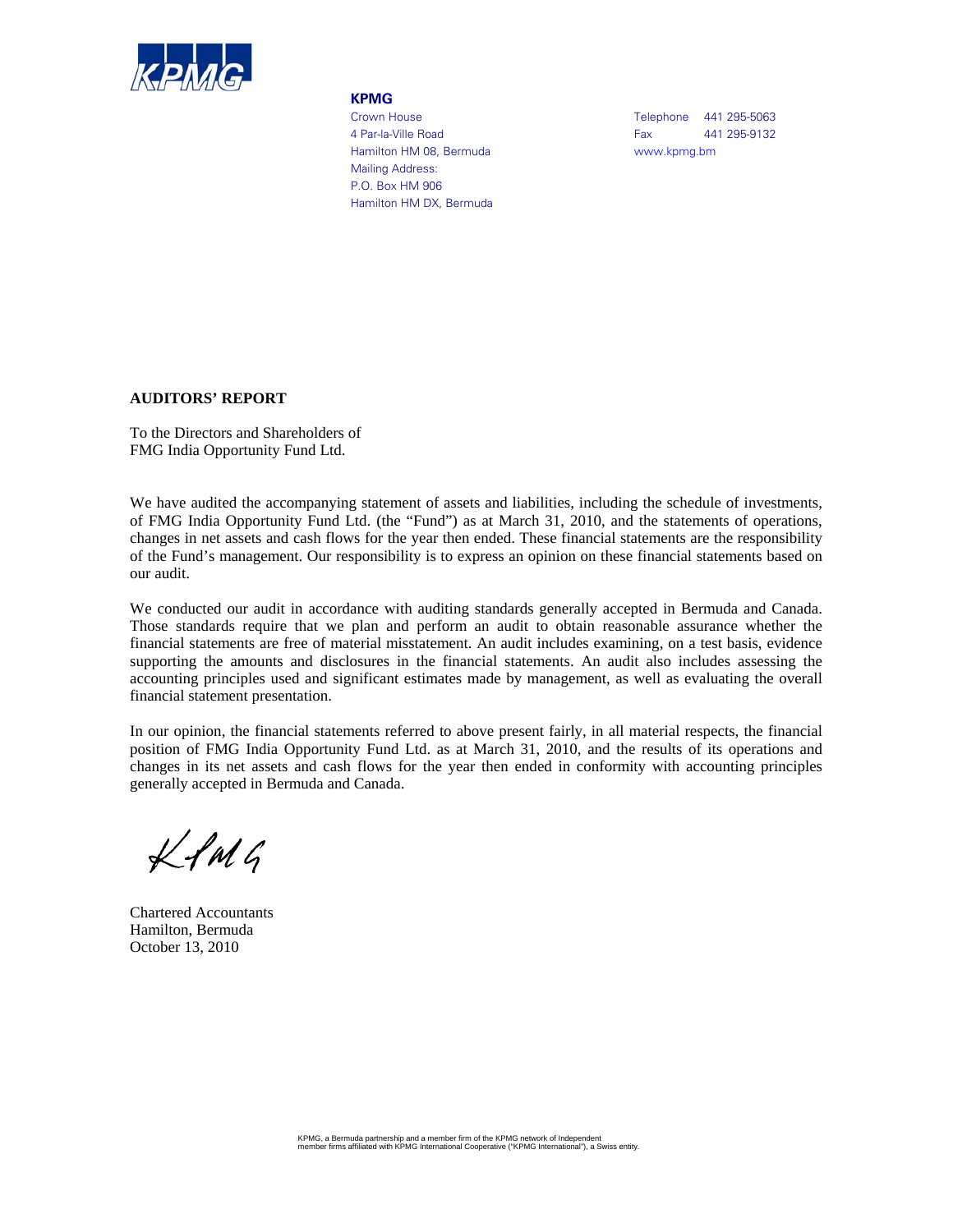Statement of Assets and Liabilities

# March 31, 2010

*(Expressed in United States Dollars)*

|                                                                          | 2010               |   | 2009      |
|--------------------------------------------------------------------------|--------------------|---|-----------|
| <b>Assets</b>                                                            |                    |   |           |
| Investments in other investment companies                                |                    |   |           |
| $(cost - $15,748,065; 2009 - $16,243,316)$                               |                    |   |           |
| (see Schedule of Investments) (Notes 2(a), 5, 8 and 9)                   | \$<br>17,631,193   | S | 6,969,741 |
| Cash and cash equivalents (Notes 5 and 10)                               | 2,435,992          |   | 509,011   |
| Unrealized gain on forward foreign exchange contracts (Notes 5, 8 and 9) |                    |   | 207,498   |
| Other assets                                                             | 11,845             |   | 8,050     |
|                                                                          |                    |   |           |
| Total assets                                                             | 20,079,030         |   | 7,694,300 |
|                                                                          |                    |   |           |
| <b>Liabilities</b>                                                       |                    |   |           |
| Redemptions payable (Note 6)                                             | 10,897,523         |   |           |
| Unrealized loss on forward foreign exchange contracts (Notes 5, 8 and 9) | 114,421            |   |           |
| Subscriptions received in advance                                        | 163,967            |   | 8,900     |
| Management fees and incentive fees payable (Note 3)                      | 78,155             |   | 37,692    |
| Administration fees payable (Note 4)                                     | 16,080             |   | 10,900    |
| Audit fees payable                                                       | 20,000             |   | 20,000    |
| Accounts payable and accrued expenses                                    | 16,650             |   | 6,963     |
|                                                                          |                    |   |           |
| <b>Total liabilities</b>                                                 | 11,306,796         |   | 84,455    |
| <b>Net assets</b>                                                        | 8,772,234          |   | 7,609,845 |
| Less: attributable to 100 common shares (Note 6)                         | (100)              |   | (100)     |
| Net assets attributable to redeemable preference shares (Note 6)         | \$<br>8,772,134 \$ |   | 7,609,745 |
|                                                                          |                    |   |           |
|                                                                          |                    |   |           |
| Net assets attributable to 36,656 (2009 - 46,366) US Dollar              |                    |   |           |
| Class A redeemable preference shares                                     | \$<br>4,025,502 \$ |   | 2,276,331 |
|                                                                          |                    |   |           |
| Net asset value per US Dollar Class A redeemable preference share        | \$<br>109.81 \$    |   | 49.09     |
|                                                                          |                    |   |           |
| Net assets attributable to 4,569 (2009 - nil) US Dollar                  |                    |   |           |
| Class A09 redeemable preference shares                                   | \$<br>518,591 \$   |   |           |
|                                                                          |                    |   |           |
| Net asset value per US Dollar Class A09 redeemable preference share      | \$<br>113.49 \$    |   |           |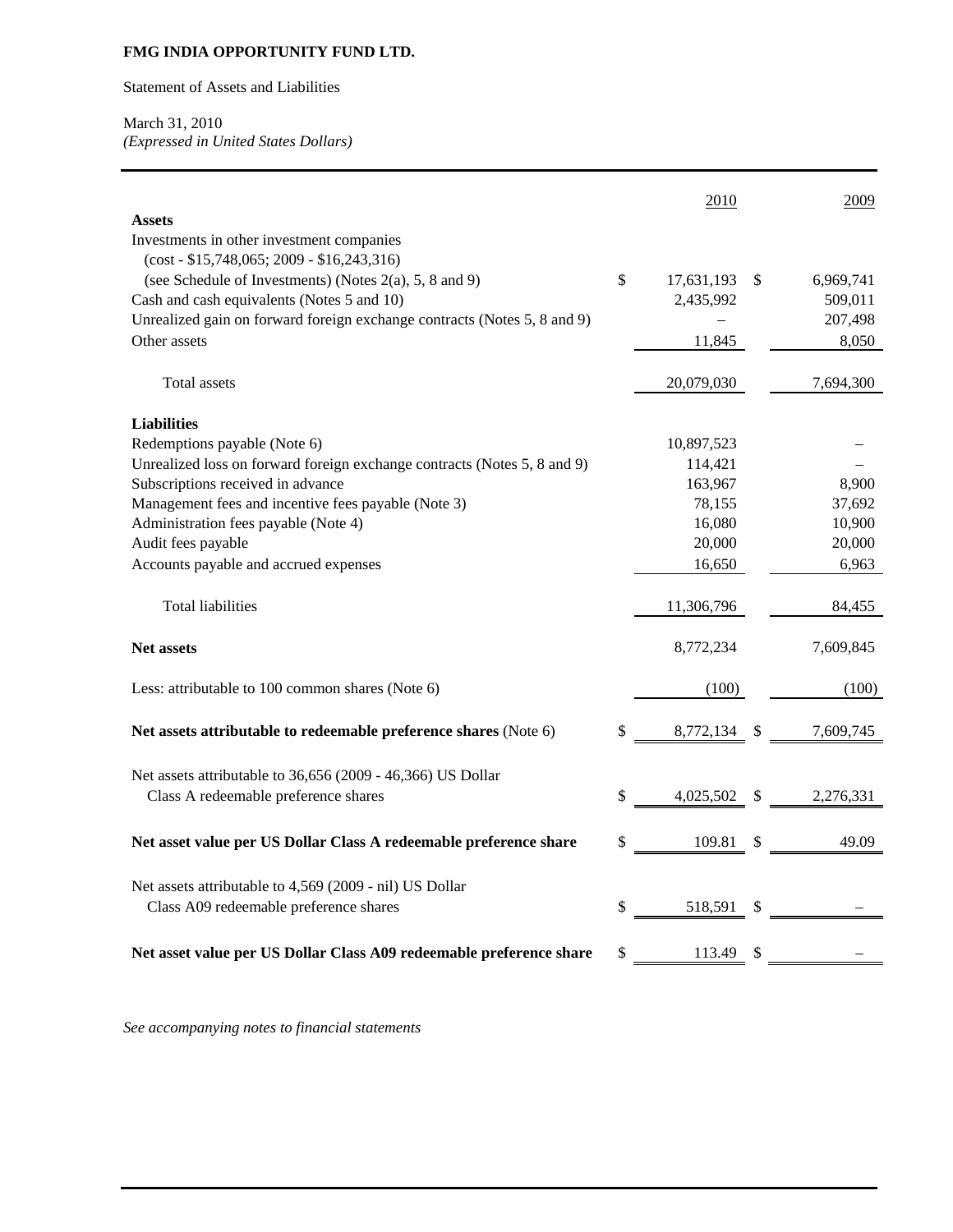Statement of Assets and Liabilities (continued)

# March 31, 2010 *(Expressed in United States Dollars)*

|                                                                     | 2010                          | 2009                                                                                  |
|---------------------------------------------------------------------|-------------------------------|---------------------------------------------------------------------------------------|
| Net assets attributable to 479,240 (2009 - 566,629) US Dollar       |                               |                                                                                       |
| Class B redeemable preference shares                                |                               | $$ \underline{\hspace{1.5cm} 2,590,040} \quad $ \underline{\hspace{1.5cm} 1,362,447}$ |
| Net asset value per US Dollar Class B redeemable preference share   |                               | $\frac{\$}{\$}$ 5.40 $\$$ 2.40                                                        |
| Net assets attributable to 36,466 (2009 - nil) US Dollar            |                               |                                                                                       |
| Class B09 redeemable preference shares                              |                               |                                                                                       |
| Net asset value per US Dollar Class B09 redeemable preference share |                               |                                                                                       |
| Net assets of \$439,850 (2009 - \$121,233) attributable to 6,365    |                               |                                                                                       |
| (2009 - 3,869) Euro Class A redeemable preference shares            |                               | $\epsilon$ 325,671 $\epsilon$ 91,249                                                  |
| Net asset value per Euro Class A redeemable preference share        |                               | $\epsilon$ 51.16 $\epsilon$ 23.58                                                     |
| Net assets of \$336,381 (2009 - nil) attributable to 2,229          |                               |                                                                                       |
| (2009 - nil) Euro Class A09 redeemable preference shares            | $\epsilon$ 249,005 $\epsilon$ |                                                                                       |
| Net asset value per Euro Class A09 redeemable preference share      | $\epsilon$ 111.70 $\epsilon$  |                                                                                       |
| Net assets of \$244,077 (2009 - \$3,849,734) attributable to 37,439 |                               |                                                                                       |
| (2009 - 1,365,601) Euro Class B redeemable preference shares        |                               | € 173,147 € 2,897,662                                                                 |
| Net asset value per Euro Class B redeemable preference share        |                               | $\epsilon$ 4.62 $\epsilon$ 2.12                                                       |
| Net assets of \$245,315 (2009 - \$nil) attributable to 10,611       |                               |                                                                                       |
| (2009 - nil) Euro Class B09 redeemable preference shares            | $\epsilon$ 180,970 $\epsilon$ |                                                                                       |
| Net asset value per Euro Class B09 redeemable preference share      | $\epsilon$ 17.05 $\epsilon$   |                                                                                       |
|                                                                     |                               |                                                                                       |

*See accompanying notes to financial statements* 

Signed on behalf of the Board

|  | Director |
|--|----------|
|  | Director |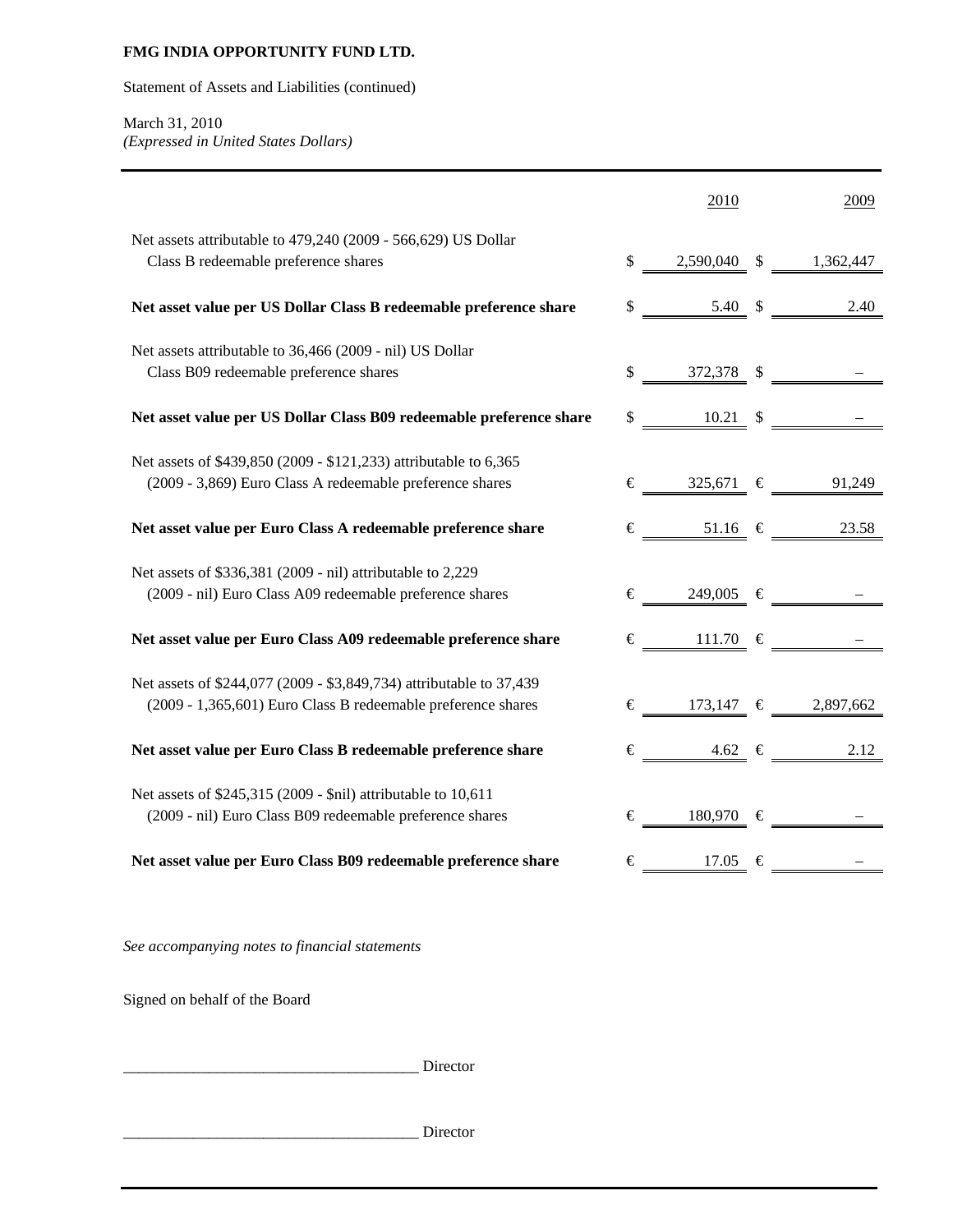Schedule of Investments

March 31, 2010 *(Expressed in United States Dollars)*

| <b>Other Investment Companies</b>                  |     | Cost       |               | Fair Value | $%$ of<br><b>Net Assets</b> | Redemption<br>Frequency |
|----------------------------------------------------|-----|------------|---------------|------------|-----------------------------|-------------------------|
| Unifi India Fund Ltd Class B - Series 05/09        | \$. | 591,740    | <sup>\$</sup> | 586,470    | 6.69%                       | Monthly                 |
| Unifi India Fund Ltd Class B - Series 1            |     | 5,000,750  |               | 5,205,057  | 59.34%                      | Monthly                 |
| Unifi India Fund Ltd Class B - Series 02/08        |     | 300,000    |               | 233,927    | 2.67%                       | Monthly                 |
| India Emerging Opportunities Fund Limited          |     | 4,886,135  |               | 3,609,258  | 41.14%                      | Daily                   |
| Global Investment Opportunities Fund Limited       |     | 4,969,440  |               | 7,996,481  | 91.15%                      | Monthly                 |
| Total investments in other investment<br>companies |     | 15,748,065 | -S            | 17,631,193 | 200.99%                     |                         |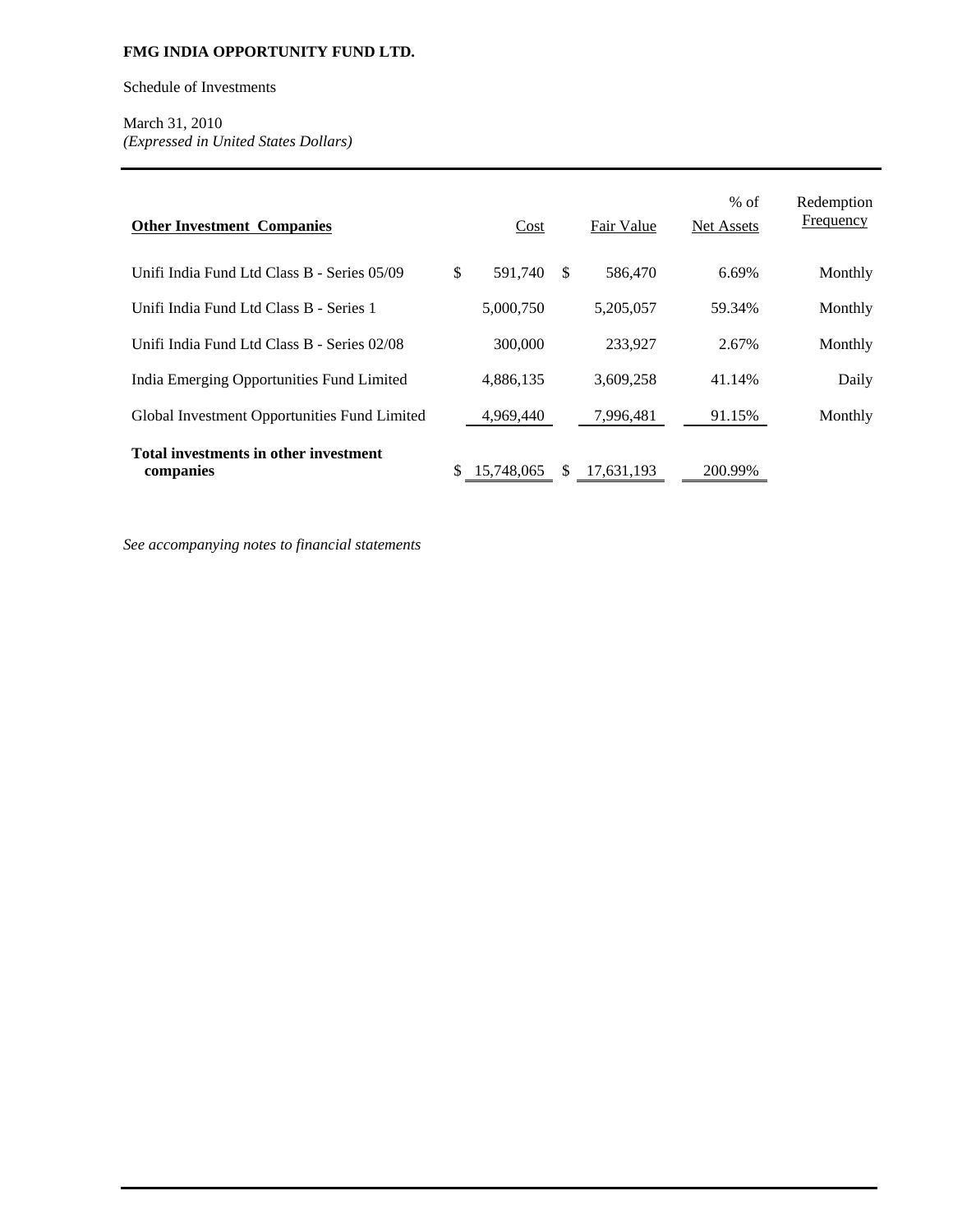Schedule of Investments

March 31, 2009 *(Expressed in United States Dollars)*

| <b>Other Investments Companies</b>                  | Cost            |     | Fair Value | $%$ of<br><b>Net Assets</b> | Redemption<br><b>Frequency</b> |
|-----------------------------------------------------|-----------------|-----|------------|-----------------------------|--------------------------------|
| Global Investment Opportunities Fund Limited        | \$<br>4.874.398 | \$. | 2.973.802  | 39.08%                      | Monthly                        |
| India Emerging Opportunities Fund Limited           | 5,212,556       |     | 2.144.952  | 28.19%                      | Daily                          |
| Unifi India Fund Ltd Class B - Series 1             | 5,856,362       |     | 1,778,168  | 23.37%                      | Monthly                        |
| Unifi India Fund Ltd Class B - Series 02/08         | 300,000         |     | 72,819     | 0.95%                       | Monthly                        |
| Total investments in other investments<br>companies | 16.243.316      | \$. | 6.969.741  | 91.59%                      |                                |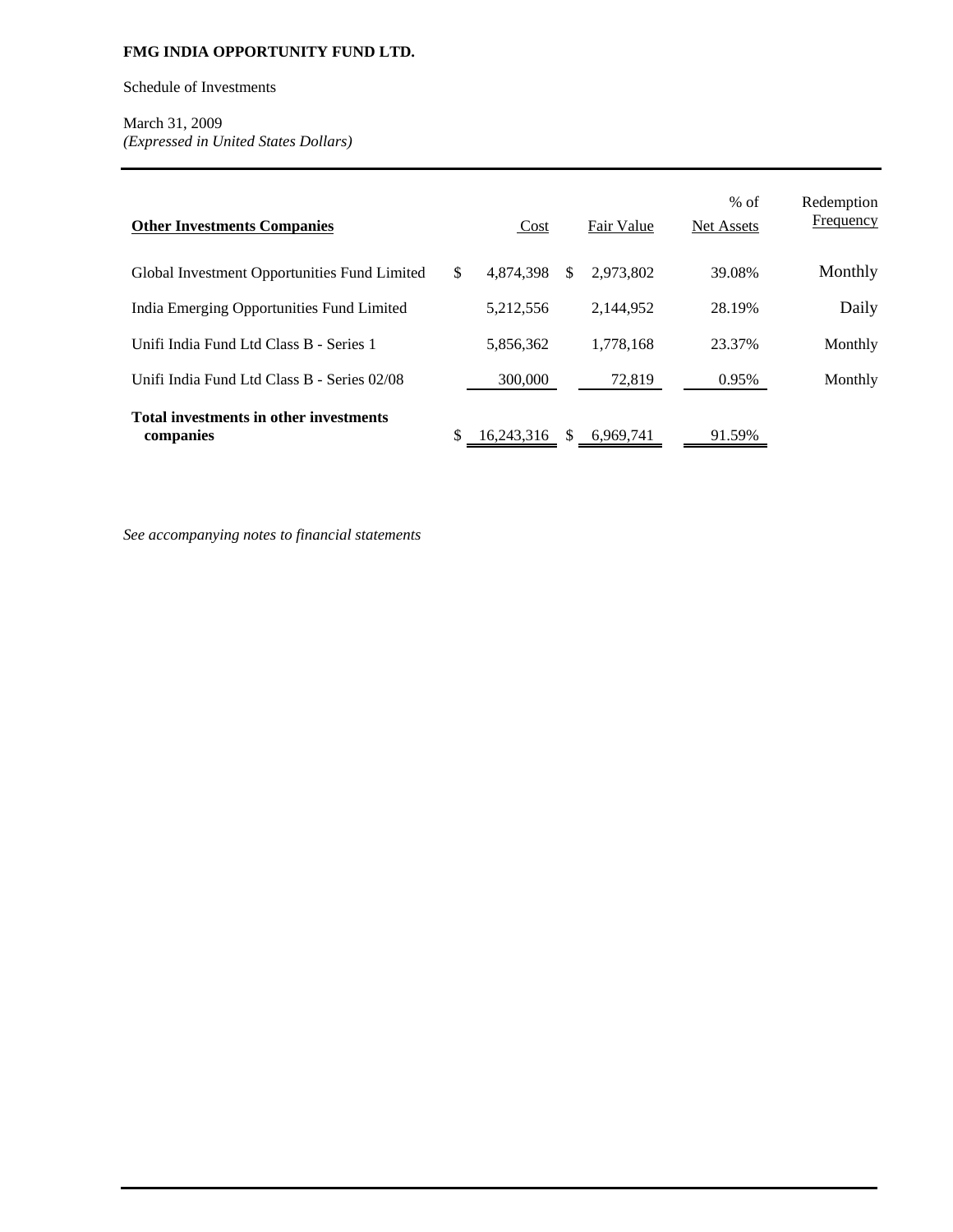# Statement of Operations

Year ended March 31, 2010 *(Expressed in United States Dollars)* 

|                                                                                    | 2010             | 2009               |
|------------------------------------------------------------------------------------|------------------|--------------------|
| <b>Investment income</b>                                                           |                  |                    |
| Rebate income                                                                      | \$<br>111,005    | \$<br>128,082      |
| Total income                                                                       | 111,005          | 128,082            |
| <b>Expenses</b>                                                                    |                  |                    |
| Incentive fees (Note3)                                                             | 140,216          |                    |
| Management fees (Note 3)                                                           | 281,441          | 366,031            |
| Administration fees (Note 4)                                                       | 59,860           | 50,713             |
| Audit fees                                                                         | 20,840           | 30,212             |
| <b>Bank</b> charges                                                                | 6,005            | 4,182              |
| Custodian fees (Note 5)                                                            | 5,201            | 1,312              |
| Directors' and secretarial fees                                                    | 12,507           | 12,681             |
| Miscellaneous                                                                      | 20,097           | 18,522             |
|                                                                                    |                  |                    |
| Total expenses                                                                     | 546,167          | 483,653            |
| <b>Net investment loss</b>                                                         | (435, 162)       | (355, 571)         |
| Realized and unrealized gains and losses on investments                            |                  |                    |
| Net realized gains (losses) on sale of investments                                 | 4,086            | (4,100,290)        |
| Net realized losses on forward foreign exchange contracts                          | (117, 330)       | (1,904,289)        |
| Net change in unrealized gains and losses on investments                           | 11,156,703       | (20, 488, 566)     |
| Net change in unrealized gains and losses on forward foreign exchange<br>contracts | (321, 919)       | 98,759             |
|                                                                                    |                  |                    |
| Net realized and unrealized gains and losses on investments                        | 10,721,540       | (26, 394, 386)     |
| Net increase (decrease) in net assets from operations                              | \$<br>10,286,378 | \$<br>(26,749,957) |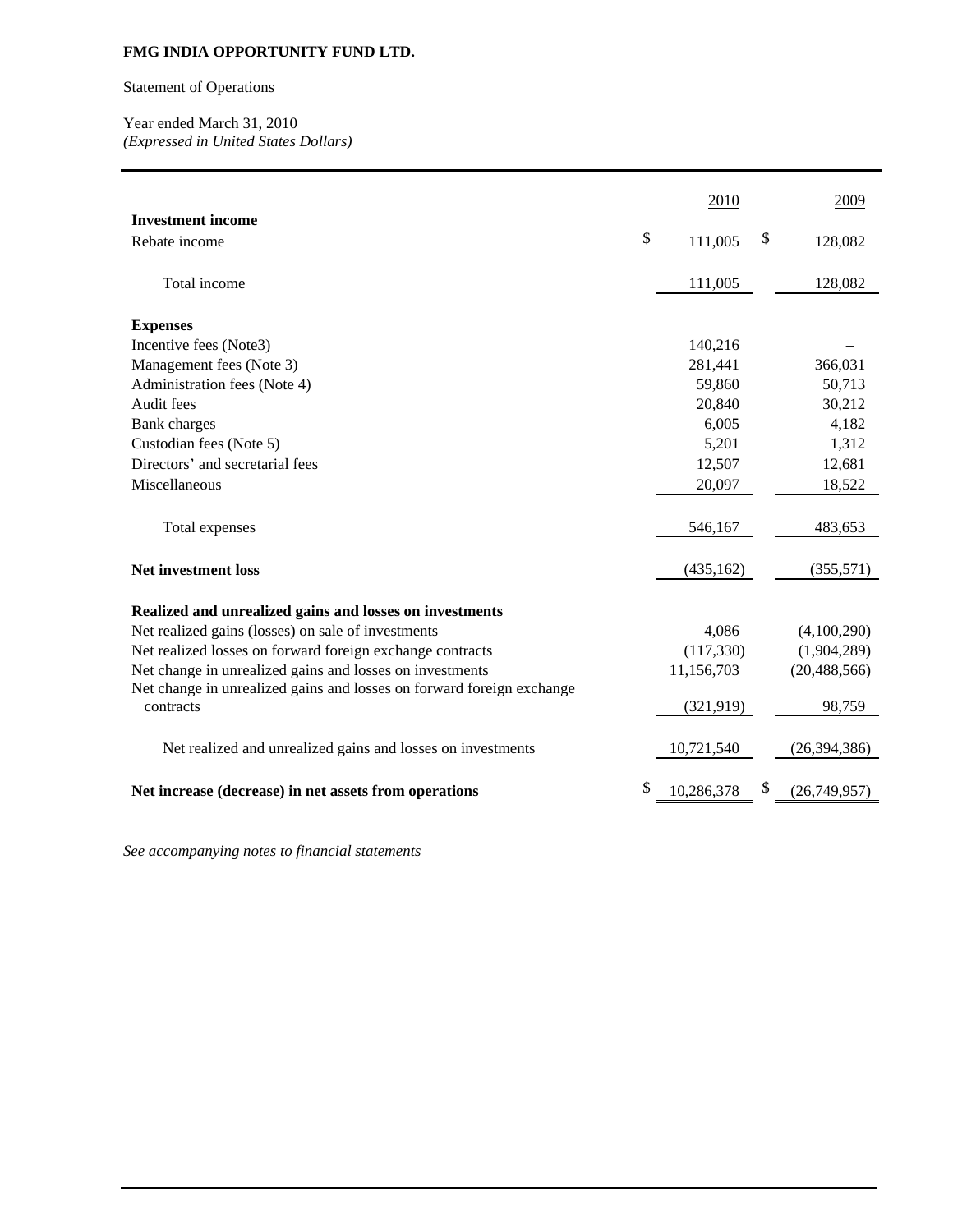Statement of Changes in Net Assets

Year ended March 31, 2010 *(Expressed in United States Dollars)* 

|                                                                                 | 2010             | 2009            |
|---------------------------------------------------------------------------------|------------------|-----------------|
| Net increase (decrease) in net assets resulting from operations                 |                  |                 |
| Net investment loss                                                             | \$<br>(435, 162) | \$<br>(355,571) |
| Net realized gains (losses) on sale of investments                              | 4,086            | (4,100,290)     |
| Net realized losses on forward foreign exchange contracts                       | (117,330)        | (1,904,289)     |
| Net change in unrealized gains and losses on investments                        | 11,156,703       | (20, 488, 566)  |
| Net change in unrealized gains and losses on forward foreign exchange contracts | (321, 919)       | 98,759          |
| Net increase (decrease) in net assets from operations                           | 10,286,378       | (26,749,957)    |
| From capital share transactions                                                 |                  |                 |
| Proceeds from sale of 950 (2009 - 5,882)                                        |                  |                 |
| US Dollar Class A redeemable preference shares                                  | 87,485           | 774,024         |
| Proceeds from sale of 4,916 (2009 - nil)                                        |                  |                 |
| US Dollar Class A09 redeemable preference shares                                | 511,917          |                 |
| Proceeds from sale of 23,042 (2009 - 305,878)                                   |                  |                 |
| US Dollar Class B redeemable preference shares                                  | 118,439          | 2,009,017       |
| Proceeds from sale of 36,466 (2009 - nil)                                       |                  |                 |
| US Dollar Class B09 redeemable preference shares                                | 360,050          |                 |
| Proceeds from sale of 5,944 (2009 - 3,063)                                      |                  |                 |
| EUR Class A redeemable preference shares                                        | 373,014          | 368,853         |
| Proceeds from sale of 2,325 (2009 - nil)                                        |                  |                 |
| EUR Class A09 redeemable preference shares                                      | 341,616          |                 |
| Proceeds from sale of nil (2009 - 2,538,518)                                    |                  |                 |
| EUR Class B redeemable preference shares                                        |                  | 13,714,461      |
| Proceeds from sale of 230,234 (2009 - nil)                                      |                  |                 |
| EUR Class B09 redeemable preference shares                                      | 4,364,520        |                 |
| Payment on redemption of 10,660 (2009 - 20,730)                                 |                  |                 |
| US Dollar Class A redeemable preference shares                                  | (1,088,608)      | (2,392,152)     |
| Payment on redemption of 347 (2009 - nil)                                       |                  |                 |
| US Dollar Class A09 redeemable preference shares                                | (39,368)         |                 |
| Payment on redemption of 110,431 (2009 - 3,047,267)                             |                  |                 |
| US Dollar Class B redeemable preference shares                                  | (488,989)        | (11,692,891)    |
| Payment on redemption of 3,448 (2009 - 6,139)                                   |                  |                 |
| EUR Class A redeemable preference shares                                        | (239, 449)       | (664, 151)      |
| Payment on redemption of 96 (2009 - nil)                                        |                  |                 |
| EUR Class A09 redeemable preference shares                                      | (14, 486)        |                 |
| Payment on redemption of 1,328,162 (2009 - 1,292,960)                           |                  |                 |
| EUR Class B redeemable preference shares                                        | (8,274,596)      | (4,369,895)     |
| Payment on redemption of 219,623 (2009 - nil)                                   |                  |                 |
| EUR Class B09 redeemable preference shares                                      | (5, 135, 534)    |                 |
| Net decrease in net assets from capital share transactions                      | (9,123,989)      | (2,252,734)     |
| Net increase (decrease) in net assets attributable to redeemable preference     |                  |                 |
| shares                                                                          | 1,162,389        | (29,002,691)    |
| Net assets attributable to redeemable preference shares at the beginning        |                  |                 |
| of the year                                                                     | 7,609,745        | 36,612,436      |
| Net assets attributable to redeemable preference shares at the end of the       |                  |                 |
| year                                                                            | \$<br>8,772,134  | \$<br>7,609,745 |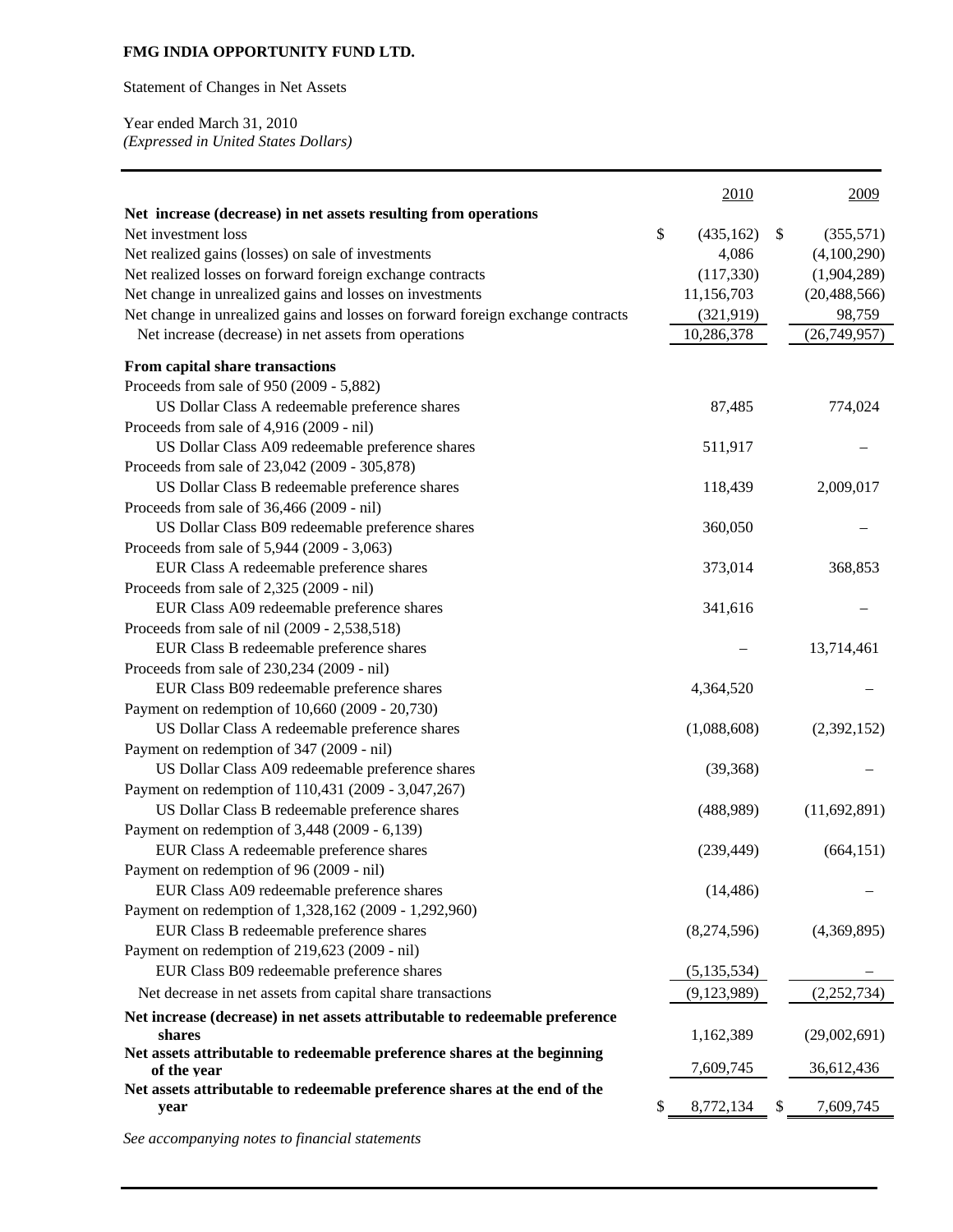Statement of Cash Flows

Year ended March 31, 2010 *(Expressed in United States Dollars)* 

|                                                                                                                                                    | 2010             |    | 2009           |
|----------------------------------------------------------------------------------------------------------------------------------------------------|------------------|----|----------------|
| <b>Cash flows from operating activities:</b>                                                                                                       |                  |    |                |
| Net increase (decrease) in net assets from operations                                                                                              | \$<br>10,286,378 | \$ | (26,749,957)   |
| Adjustments to reconcile net increase (decrease) in net assets resulting from<br>operation to net cash (used in) provided by operating activities: |                  |    |                |
| Change in assets and liabilities:                                                                                                                  |                  |    |                |
| Net change in investments and derivative financial instruments                                                                                     | (10, 339, 533)   |    | 28,087,651     |
| Other assets                                                                                                                                       | (3,795)          |    | 34,203         |
| Management fees and incentive fees payable                                                                                                         | 40,463           |    | (158, 776)     |
| Administration fees payable                                                                                                                        | 5,180            |    | (9,891)        |
| Audit fees payable                                                                                                                                 |                  |    | 1,750          |
| Accounts payable and accrued expenses                                                                                                              | 9,687            |    | (76, 654)      |
| Net cash (used in) provided by operating activities                                                                                                | (1,620)          |    | 1,128,326      |
| <b>Cash flows from financing activities</b>                                                                                                        |                  |    |                |
| Proceeds from issue of redeemable preference shares                                                                                                | 6,312,108        |    | 16,538,373     |
| Payments on redemptions of redeemable preference shares                                                                                            | (4,383,507)      |    | (19, 119, 089) |
| Net cash provided by (used in) financing activities                                                                                                | 1,928,601        |    | (2,580,716)    |
|                                                                                                                                                    |                  |    |                |
| Net increase (decrease) in cash and cash equivalents                                                                                               | 1,926,981        |    | (1,452,390)    |
| Cash and cash equivalents at beginning of year                                                                                                     | 509,011          |    | 1,961,401      |
| Cash and cash equivalents at end of year                                                                                                           | \$<br>2,435,992  | S  | 509,011        |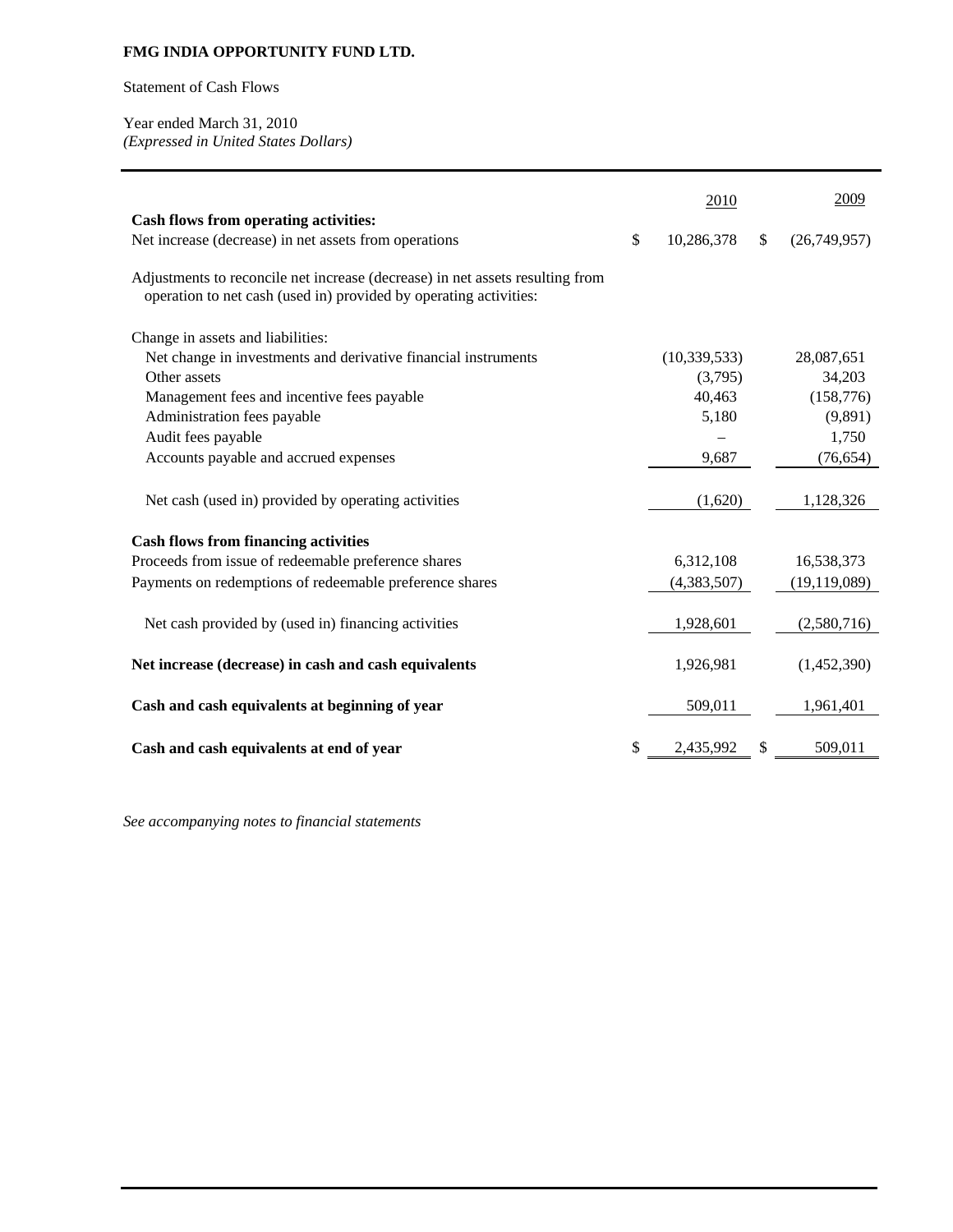Notes to Financial Statements

#### March 31, 2010

## 1. **Operations**

The FMG India Opportunity Fund Ltd. (the "Fund") was incorporated in Bermuda on July 19, 2005 as an openended investment fund, empowered by its bye-laws to issue, redeem and reissue its own shares at prices based on their net asset value.

The Fund invests in a higher risk portfolio of securities in Indian companies that may be late stage private equity, pre/post IPO, or small cap equity securities, either through managed accounts, mutual funds or traditional hedge funds with the objective of earning a return in excess of that earned on the MSCI India Index.

### 2. **Significant accounting policies**

The accompanying financial statements are prepared in accordance with accounting principles generally accepted in Bermuda and Canada. The following are the significant accounting policies adopted by the Fund:

#### *(a) Investment transactions and valuation*

Investments are categorized as held for trading in accordance with CICA Section 3855, *Financial Instruments – Recognition and Measurement* ("Section 3855") and therefore are recorded at fair value. The adoption of Section 3855 does not impact the manner in which the investments in other investment companies are valued since bid prices are not available. Investments in other investment companies are recorded on the effective date of the subscription and are valued at their net asset value as reported by the administrators of the other investment companies. Where net asset values are not reported on a timely basis, the Manager (Note 3) may estimate the net asset value based on information provided by the other investment companies. The other investment companies in which the Fund invests generally value securities traded on a national securities exchange or reported on a national market and securities traded in the over-the-counter market at the last reported bid price if held long and the last reported ask price if sold short on the valuation day. Realized gains or losses on sale of investments are determined on an average cost basis. Realized gains and losses and the net change in unrealized gains and losses are included in the statement of operations.

The Fund may allocate its assets to an advisor by retaining the advisor to manage a managed account for the Fund rather than investing in the advisor's investment vehicle. Unlike an investment in a fund, the Fund will not receive shares or any other form of title, but will simply rank as a creditor of the advisor. There will be no investment capable of being held by the Fund's custodian on behalf of the Fund and the Fund's custodian will not be involved in providing custody for the assets held in the managed account. The advisor for the managed account will make separate custody arrangements for the investments held therein. Any loss arising as a result of an investment in a managed account will be borne by the shareholders.

#### *(b) India business environment*

The Fund invests in companies that are mainly located in India. India is an emerging market which is experiencing significant economic growth and change. Consequently, operations in India involve risks, which do not typically exist in other markets. Such risks include, but are not limited to, the Fund's investments in companies in India which may prove difficult to sell in times of forced liquidity, risks involved in estimating the value of the underlying businesses, potential adverse changes to the legal, regulatory and taxation environments that could adversely affect the underlying businesses, currency fluctuations, changes in interest rates, institutional, settlement and custodial risks, and other risks generally associated with investing in immature emerging markets. The accompanying financial statements reflect management's assessment of the impact of the region's business environment on the operations and the financial position of the Fund. The actual business environment may differ from management's assessment.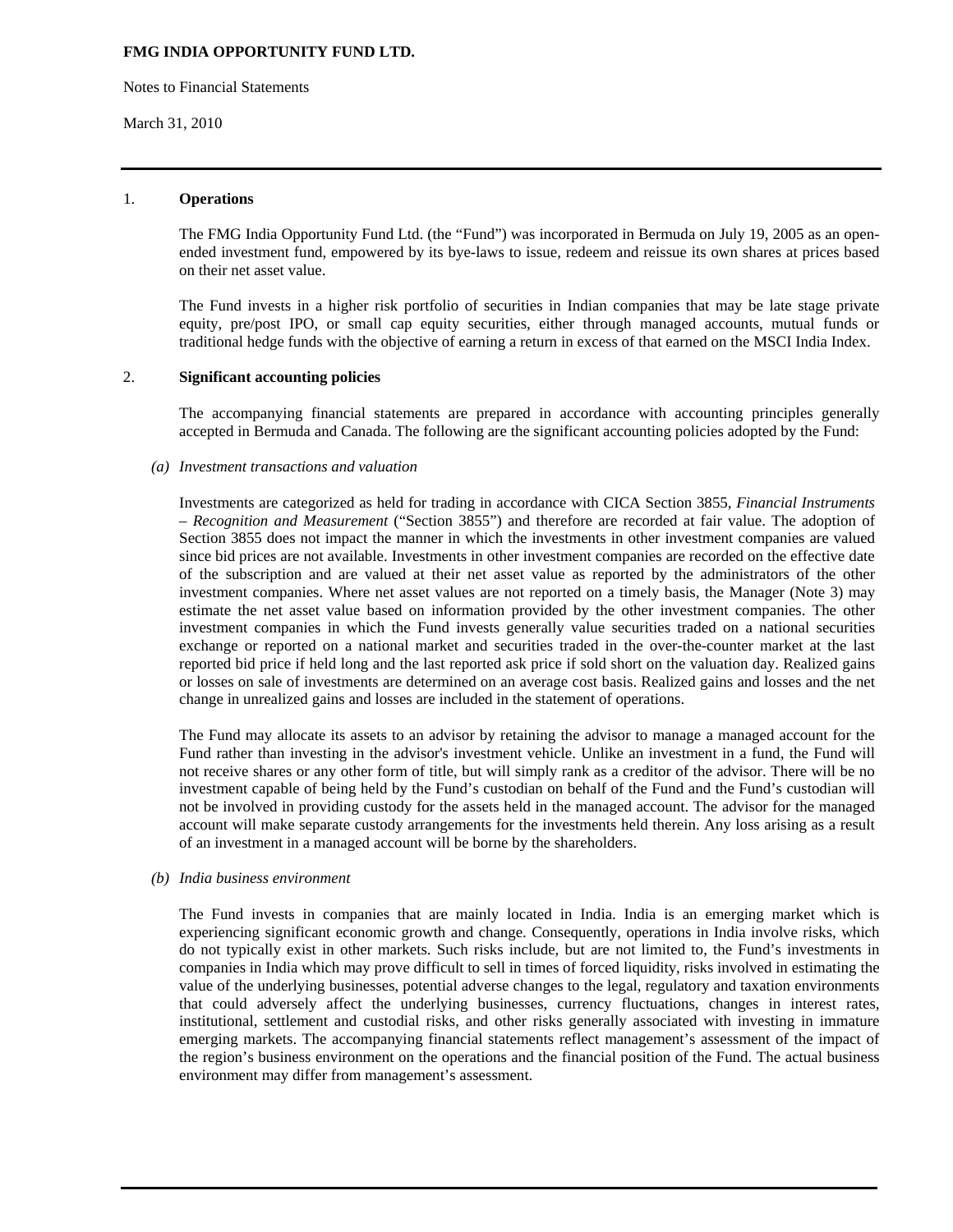Notes to Financial Statements

#### March 31, 2010

### 2. **Significant accounting policies** (continued)

#### *(c) Forward foreign exchange contracts*

The Fund purchases forward foreign exchange contracts in amounts approximating the net assets attributable to the Euro classes of redeemable preference shares to manage its exposure against changes in the US Dollar/Euro exchange rates. Forward foreign exchange contracts are recorded at fair value at the reporting date. The unrealized gain or loss on open forward foreign exchange contracts on each valuation date is the difference between the contract date exchange rate and the forward exchange rate at the valuation date, as reported by published sources, applied to the face amount of the contract. The unrealized gain or loss at the reporting date is included in the statement of assets and liabilities. Realized and unrealized changes in the fair value of the forward foreign exchange contracts are included in the statement of operations in the period in which the change occurs and are attributed entirely to the classes of redeemable preference shares to which the individual contract relates (see Notes 2(d) and 9(e)).

#### *(d) Allocation of profits and losses*

The profit or loss of the Fund for each month, excluding realized and unrealized gains and losses on forward foreign exchange contracts used for hedging (Notes 2(c) and 9(e)) and before management and incentive fees, is allocated at the end of each month between the US Dollar and Euro classes of redeemable preference shares (Note 6). The amount is allocated in proportion to the relative net assets of each class of redeemable preference shares on the first day of the month after adding subscriptions and deducting redemptions effective that day. All of the realized and unrealized gains and losses on forward foreign exchange contracts used for hedging are allocated to the appropriate class of redeemable preference shares. Management and incentive fees are calculated separately for each class of redeemable preference shares (Note 3).

#### *(e) Foreign currency transactions*

Foreign currency investments and balances that are monetary items, predominantly cash, are translated into US Dollars at the rate of exchange prevailing on the valuation date. Foreign currency transactions have been translated at the rate in effect at the date of the transaction. Any realized or unrealized exchange adjustments are included in the related caption in the statement of operations.

#### *(f) Interest income and expense*

Interest income and expense are recognized on the accrual basis of accounting.

*(g) Rebate income* 

 The Fund receives rebates of part of the management and incentive fees charged on those investments in other investment companies that are also managed by the Fund's Manager (Note 3), or as per the investment agreements entered into by the Fund's Manager. If the amount and timing of such receipts can be estimated, they are accrued; otherwise rebate income is recorded on a cash basis.

#### *(h) Cash and cash equivalents*

Cash and cash equivalents include cash and money market funds held with an original maturity date of ninety days or less.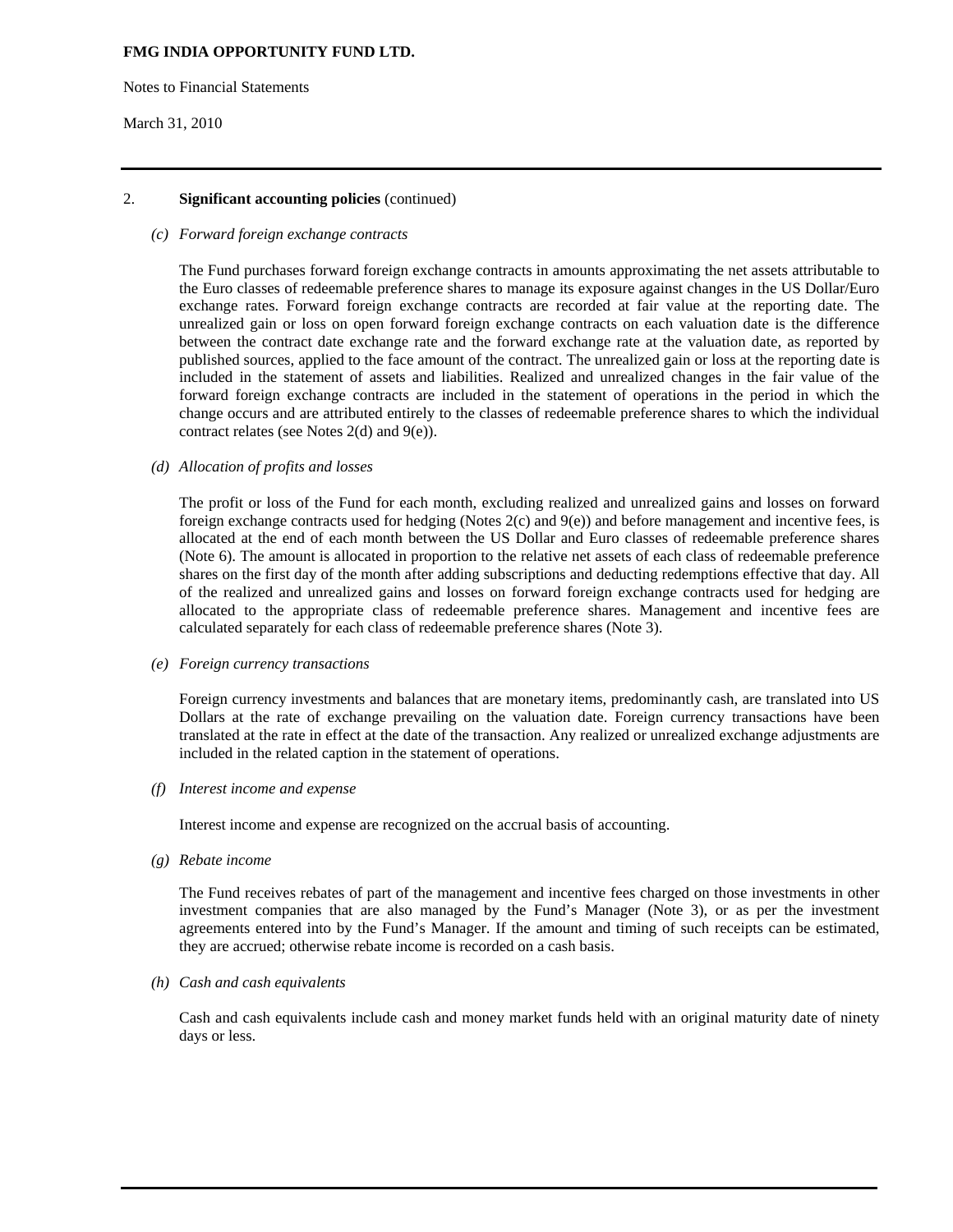Notes to Financial Statements

#### March 31, 2010

## 2. **Significant accounting policies** (continued)

#### *(i) Use of estimates*

The preparation of financial statements in conformity with generally accepted accounting principles requires management to make estimates and assumptions that affect the reported amounts of assets and liabilities and disclosure of contingent assets and liabilities at the date of the financial statements and the reported amounts of increases and decreases in net assets from operations during the reporting period. Actual results could differ from those estimates.

#### *(j) Changes in accounting policies*

On April 1, 2008, the Fund adopted CICA Section 3862, *Financial Instruments – Disclosures* ("Section 3862") and CICA Section 3863, *Financial Instruments – Presentation* ("Section 3863"), replacing Section 3861. Section 3862 requires enhanced disclosure of the nature and extent of the risks arising from financial instruments and how the Fund manages those risks. Section 3863 carries forward unchanged the presentation requirements of Section 3861 with respect of financial instruments.

#### 3. **Management, incentive and load fees**

#### *Management fees*

The Fund pays FMG Fund Managers Limited (the "Manager") a management fee at a rate of 2.0% per annum of the net assets attributable to the Class A Shares of the Fund and 1.5% per annum of the net assets attributable to the Class B Shares of the Fund, calculated on a monthly basis and payable quarterly. For the year ended March 31, 2010, the management fee was \$281,441 (2009 - \$366,031), of which \$78,155 (2009 - \$37,692) was payable at March 31, 2010.

#### *Incentive fees*

The Class A Shares also incur a quarterly incentive fee equal to 20% of the Net Profits of the Fund, if any, during each calendar quarter (each a "Performance Period"), accrued with respect to each Class A Share of the Fund. The Net Profits are computed in a manner consistent with the principles applicable to the computation of the net assets of the Fund. If a redeemable preference share has a loss chargeable to it during any Performance Period, and during a subsequent Performance Period there is a profit allocable to the Class A Shares there will be no incentive fee payable until the amount of the net loss previously allocated has been recouped. Incentive fees are only paid when the net asset value of the Class A Shares increase above a previously established "high water mark" net asset value for those Class A Shares.

In the event of either a redemption being made at a date other than the end of a Performance Period or the Management Agreement is terminated at any time prior to the last day of a Performance Period, the incentive fee will be computed as though the termination date or Redemption Date, as applicable, was the last day of such Performance Period. Once earned, the incentive fee will be retained by the Manager regardless of the Fund's future results.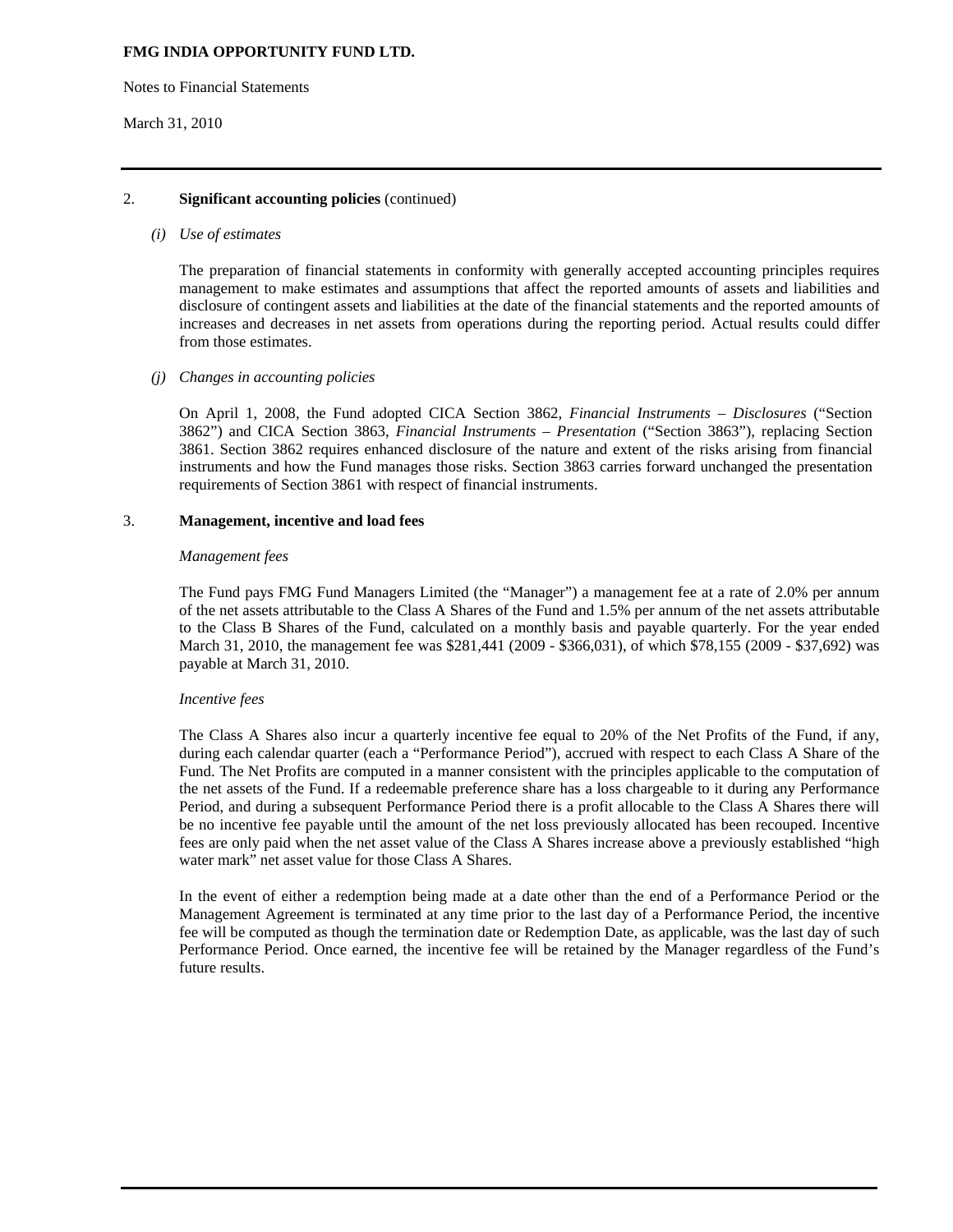Notes to Financial Statements

### March 31, 2010

# 3. **Management, incentive and load fees** (continued)

## *Incentive fees* (continued)

The Class B Shares also pay to the Manager an incentive fee of 10% of the net profits attributable to the Class B Shares, calculated monthly and payable quarterly. Net profits are defined as the amount by which cumulative profits attributable to the Class B Shares before the incentive fee but after deduction of all transaction costs, management fees and expenses exceeds a hurdle rate equal to the amount that would have been earned in that fiscal period had the assets of the Fund been invested at the USD 12 month LIBOR rate at the beginning of the fiscal period. Net profits include both realized and unrealized gains less losses on investments. If net profit for a month is negative, it will be carried forward ("carry forward losses"). No incentive fee will be payable until net profits in subsequent month(s) exceed carry forward losses adjusted for redemptions. Investors should note that, the net profit amount, upon which incentive fees are calculated, is not reduced for prior period carry forward losses. Once earned, the incentive fee is retained by the Manager regardless of the Fund's future results.

For the year ended March 31, 2010, incentive fees were \$140,216 (2009 - \$nil), of which \$nil (2009 - \$nil) was payable at March 31, 2010.

## *Load fees*

The Manager may charge load fees of up to 5% of the amount subscribed. When charged, these load fees will reduce the amount available to shareholders for the purchase of redeemable preference shares in the Fund. As at March 31, 2010, \$11,841 (2009 - \$nil) of load fees payable were included within accounts payable and accrued expenses.

One of the directors of the Fund is also a director of the Manager.

# 4. **Administration fees**

Apex Fund Services Limited (the "Administrator") acts as the administrator, registrar and transfer agent for the Fund. For administration services provided, the Fund paid fees at the higher of \$2,000 per month for net assets up to \$10 million and \$3,000 per month for net assets exceeding \$10 million, or ten basis points of the Fund's average net assets. Effective December 1, 2008, the minimum fee was increased to \$3,000 per month for net assets up to \$10 million and \$4,000 per month for net assets exceeding \$10 million. For the year ended March 31, 2010, administration fees were \$59,860 (2009 - \$50,713), of which \$16,080 (2009 - \$10,900) was payable at March 31, 2010.

One of the directors of the Fund is also the Managing Director of the Administrator.

# 5. **Custodian fees**

Effective August 14, 2009, Credit Suisse AG (the "Custodian") acts as custodian to the Fund. Fees for custody services are charged a fee of 7 basis points per annum of the value of the net assets of the Fund under custody subject to an annual minimum of CHF 5,500. In addition, a set up fee of US\$1,500 will be payable together with all responsible disbursement and out-of-pocket expenses. Prior to August 14, 2009, HSBC Institutional Trust Services (Bermuda) Limited was the custodian for the Fund. Fees for custody services prior to August 14, 2009, were charged at the higher of \$3,000 per annum or five basis points of the gross asset value of investments held in custody (calculated monthly). In addition, custody transaction fees were chargeable on individual transactions on a sliding scale, depending on the market and type of security.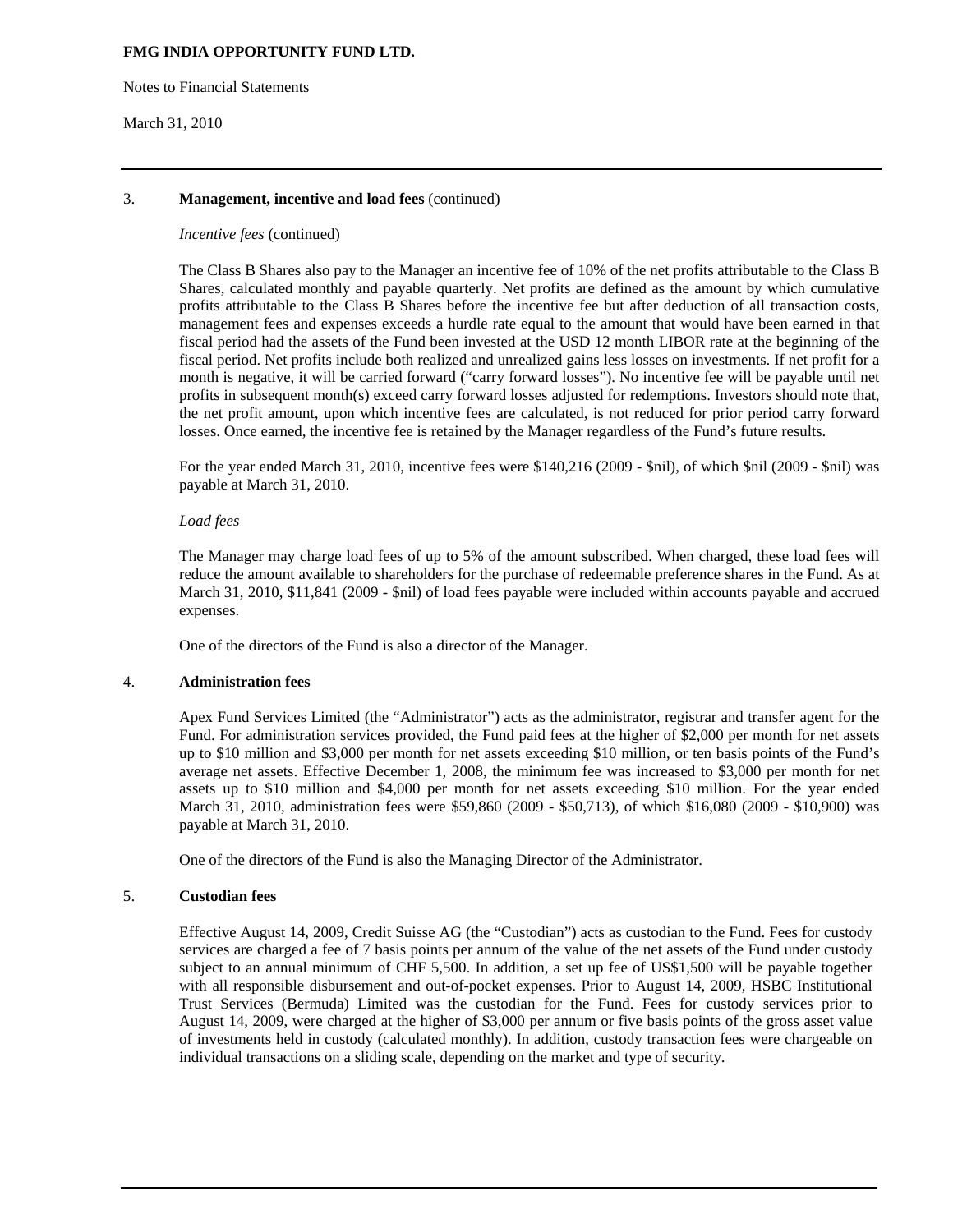Notes to Financial Statements

## March 31, 2010

### 5. **Custodian fees** (continued)

Effective August 26, 2009, the Custodian has a right of lien against all currency accounts and investments in other investment companies held by the Custodian on the Fund's behalf. The purpose of the right of lien is to secure any and all claims of the Custodian against the Fund from any agreement or contracts as well as claims on other legal grounds resulting from business operations with the Fund.

#### 6. **Share capital**

The authorized share capital of the Fund is \$11,000, which is divided into 100 common shares of par value of \$1 each and 10,900,000 redeemable preference shares (the "Shares"), issued in US Dollars and Euro with a par value of \$0.001 each. Redeemable preference shares are issued as Class A and Class A09 shares (collectively, the "Class A Shares") and Class B and Class B09 shares (collectively, the "Class B shares"). Effective February 2, 2009, Class A09 and Class B09 shares are offered for sale. Effective March 2, 2009, the existing Class A and Class B shares were closed for new subscriptions except in situations where approved by the Board of Directors and the Manager.

The holder of the common shares is not entitled to receive dividends, may not redeem their holding and is only entitled to be repaid the par value of the common shares upon a winding-up or distribution of capital. The common shares are entitled to one vote per share at a general meeting. All the common shares are held by the Manager (Note 3). Each of the redeemable preference shares carries no preferential or pre-emptive rights upon the issue of new shares and has no voting rights at general meetings of the Fund.

Shares may be purchased and redeemed on a Dealing Day, which is generally the first business day of each calendar month. Shares may be purchased at the net asset value per share calculated at the immediately preceding Valuation Day, generally the last business day of the preceding month. Class A Shares and Class B Shares may be redeemed with 90 days written notice, respectively, at their net asset value per share, subject to certain restrictions as described in the Prospectus.

If on any Valuation Day, any shareholder wishes to redeem Shares totaling more than 5% of the issued capital of the Fund or several shareholders wish to redeem Shares totaling more than 15% of the issued capital of the Fund, the Directors may defer redemption of such Shares, and the calculation of the redemption price, to a subsequent Dealing Day being not later than the fifth Dealing Day following receipt of the application for redemption. In such cases, suspended redemption requests shall be carried out on the basis of the next Net Asset Value.

At March 31, 2010, redemptions payable include \$10,711,214 payable to FMG (EU) India Opportunity Fund Ltd., a fund with the same manager as the Fund.

At March 31, 2009, 10.54% of the US Dollar Class A redeemable preference shares in issue were held by the Manager of the Fund and 96.23% of the EUR Class B redeemable preference shares in issue were held by other investment companies managed by the Manager of the Fund.

## 7. **Taxation**

 Under current Bermuda laws, the Fund is not required to pay any taxes in Bermuda on either income or capital gains. The Fund has received an undertaking from the Minister of Finance in Bermuda exempting it from any such taxes at least until the year 2016.

 It is management's belief that the Fund is not engaged in a United States trade or business and will not be subject to United States income or withholding taxes in respect of the profits and losses of the Fund, other than the 30% withholding tax on U.S. source dividends.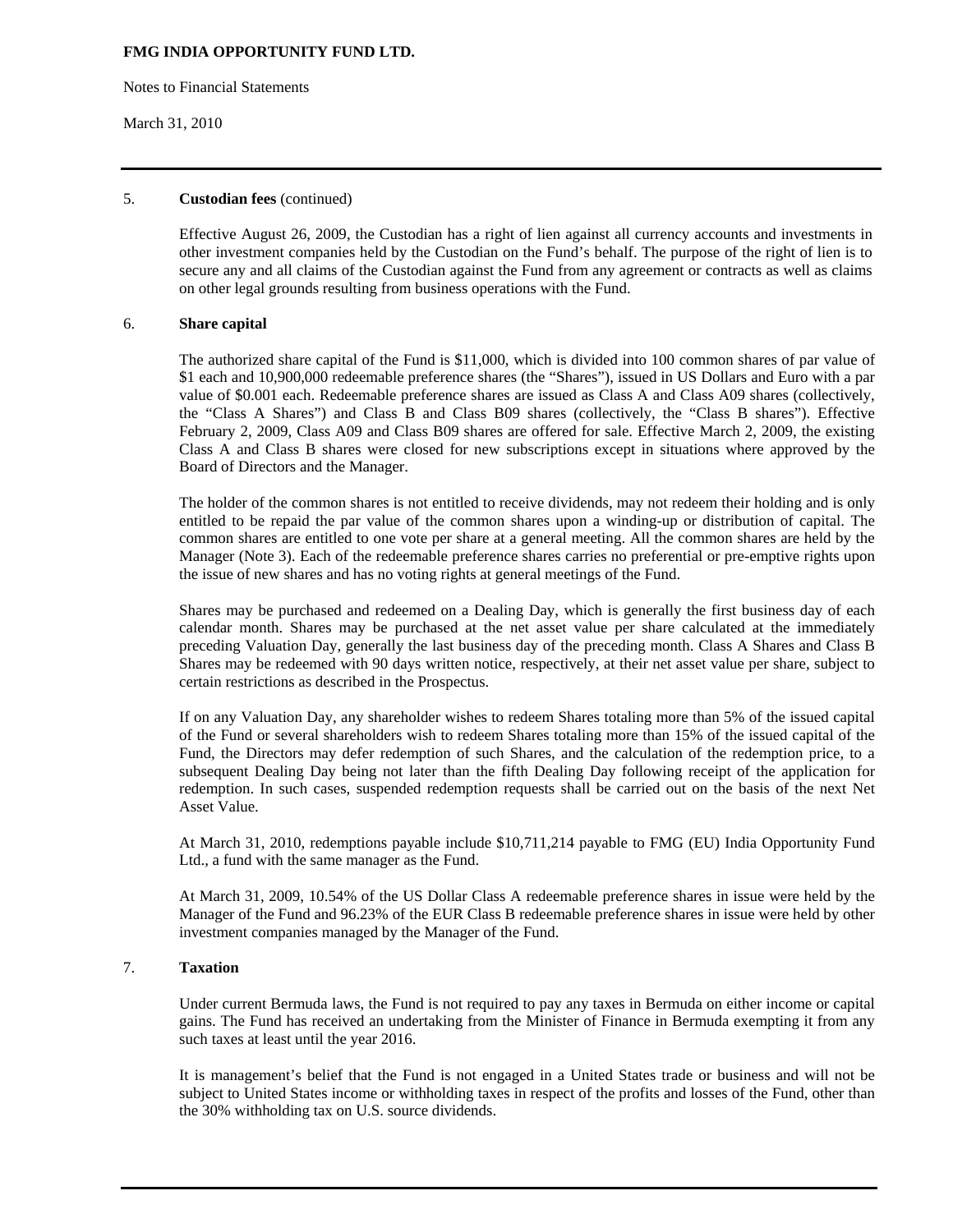Notes to Financial Statements

March 31, 2010

## 7. **Taxation** (continued)

As a result, management has made no provision for income taxes in these financial statements.

## 8. **Fair value of financial instruments**

 The methods used to determine the fair value of investments in other investment companies and unrealized gains and losses on forward foreign exchange contracts are described in Note 2(a) and Note 2(c). The fair value of the Fund's other financial assets and financial liabilities approximate their carrying amount due to their short term nature.

 CICA 3862 establishes a three-tier hierarchy as a framework for disclosing fair value based on inputs used to value the Fund's investments. The hierarchy of inputs is summarized below:

- Level 1 quoted prices (unadjusted) in active markets for identical assets or liabilities.
- Level 2 inputs other than quoted prices included in Level 1 that are observable for the asset or liability, either directly (i.e., as prices) or indirectly (i.e., derived from prices).
- Level 3 inputs for the asset or liability that are not based on observable market data (unobservable inputs).

Changes in valuation methods may result in transfers into or out of an investment's assigned level.

The following is a summary of the inputs used as of March 31, 2010 in valuing the Fund's investments and derivatives carried at fair value:

|                                              |      | Level 1      |      | Level 2         | Level 3 |                          |      | <b>Total</b> |
|----------------------------------------------|------|--------------|------|-----------------|---------|--------------------------|------|--------------|
| Investments in other<br>investment companies | - \$ | 3,609,258 \$ |      | 14,021,935 \$   |         | $\overline{\phantom{m}}$ | - \$ | 17,631,193   |
| Derivative liabilities                       | S    |              | - \$ | $(114, 421)$ \$ |         | $- S$                    |      | (114, 421)   |

For investments in other investment companies the Fund has used the net asset value per share reported by the administrators of the investment companies to arrive at fair value.

## 9. **Financial instruments and risk management**

The Fund's investment activities expose it to a variety of financial risks. The schedule of investments presents the investments held by the Fund as at the end of the year.

*(a) Liquidity risk* 

Liquidity risk is the risk that the Fund will not be able to meet its financial obligations as they fall due. The Fund's investments in other investment companies are not traded in an organized public market. As a result, the Fund may not be able to quickly liquidate its investments in other investment companies at their stated fair value in order to meet its liquidity requirements, including redemption requests from its shareholders. The Fund's exposure to liquidity risk is managed by the Manager.

The schedule of investments summarizes the redemption frequencies of the Fund's investments in other investment companies at March 31, 2010. The information has been obtained by the Manager from the offering memoranda or similar information provided by the managers of the underlying investment companies.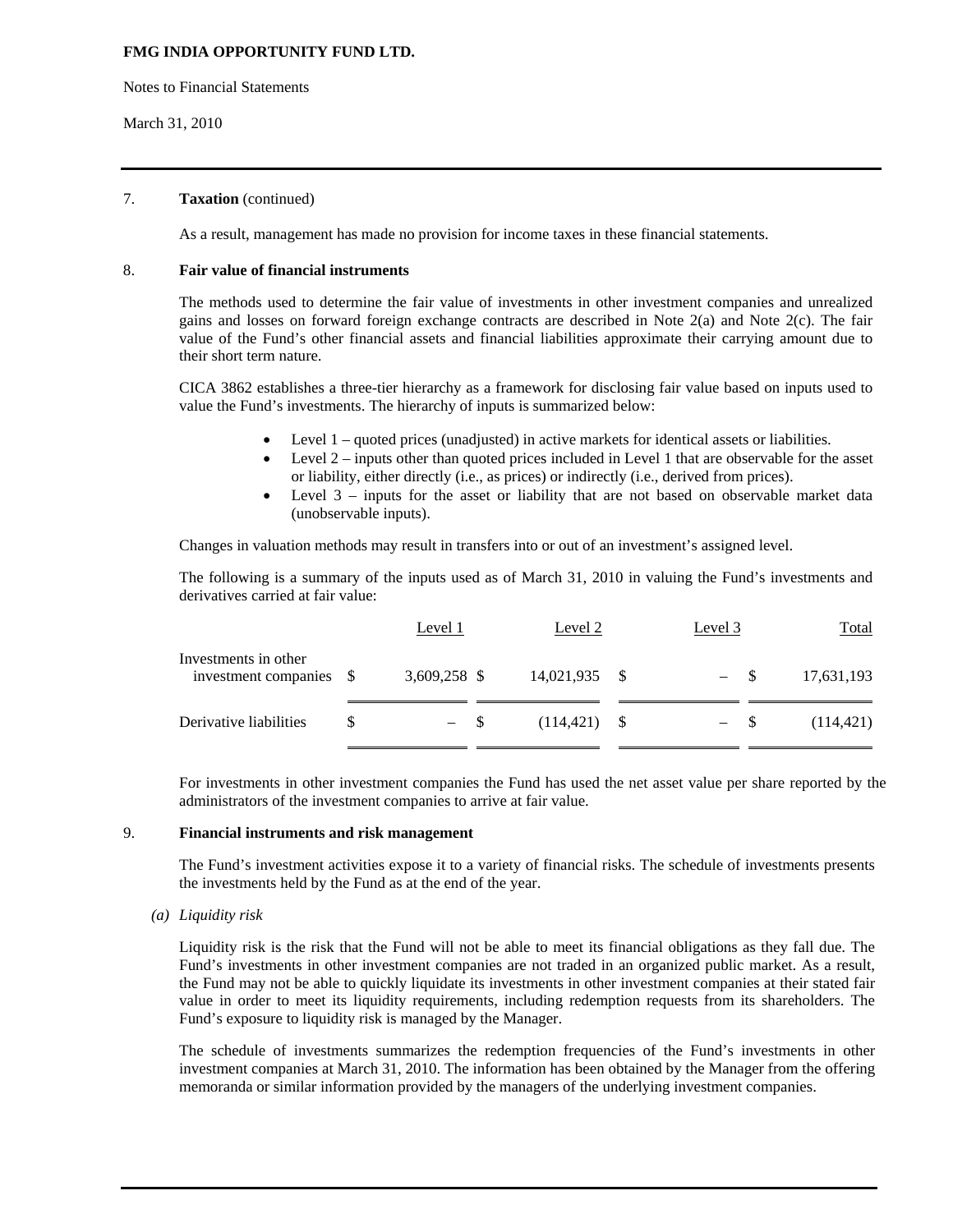Notes to Financial Statements

#### March 31, 2010

## 9. **Financial instruments and risk management** (continued)

#### *(a) Liquidity risk* (continued)

At March 31, 2010, there was no redemption restrictions on any of the investment companies held by the Fund.

The liabilities of the Fund are comprised of accrued expenses and redemptions payable and these fall due within 3 months of the date of the statement of assets and liabilities.

*(b) Interest rate risk* 

Interest rate risk arises when an entity invests in interest-bearing financial instruments. The Fund does not hold investments which are sensitive to interest rates but is indirectly exposed to the interest rate risk of the investments held by the investment companies in which the Fund invests.

*(c) Credit risk* 

Credit risk arises from the potential inability of counterparties to perform under the terms of the contract. The Fund has cash and cash equivalents and derivative transactions with a major bank of high quality credit standing. As the Fund invests in other investment companies, the Fund is exposed to the credit risk of each of those underlying investment companies. The maximum amount of credit exposure is represented by the carrying amounts of the investments listed on the schedule of investments.

Bankruptcy or insolvency of the Custodian may cause the Fund's rights to be delayed with respect to the cash and cash equivalents and investments held in the custodial relationship. The Manager monitors the credit quality and financial position of the Custodian and should it decline significantly, the Manager will move cash holdings and custodial relationships to another institution.

*(d) Market risk* 

Market risk is the risk that the changes in interest rates, foreign exchange rates or securities prices will affect the fair value of the financial instruments held by the Fund.

The Fund is indirectly exposed to the market risk of the investments held by the other investment companies in which the Fund invests. Some of those other investment companies may deal or trade derivative financial instruments as their principal investment activity or use these instruments as part of their investment strategy. This may result in market risk to those other investments companies in excess of the amount invested in these securities. However, the Fund's risk is limited to the net asset value of its investments in those other investment companies.

At March 31, 2010, if the price of the investments increased by 5%, this would have increased the net assets attributable to holders of redeemable preference shares by \$881,560 (2009 - \$348,487); an equal change in the opposite direction would have decreased the net assets attributable to holders of redeemable preference shares by an equal but opposite amount. Actual results will differ from this sensitivity analysis and the difference could be material.

*(e) Currency risk* 

The Fund may invest in other investment companies and enter into transactions denominated in currencies other than the US Dollar. Consequently, the Fund is exposed to risks that the exchange rate of the US Dollar relative to other foreign currencies may change in a manner that has an adverse effect on the value of that portion of the Fund's assets or liabilities denominated in currencies other than the US Dollar.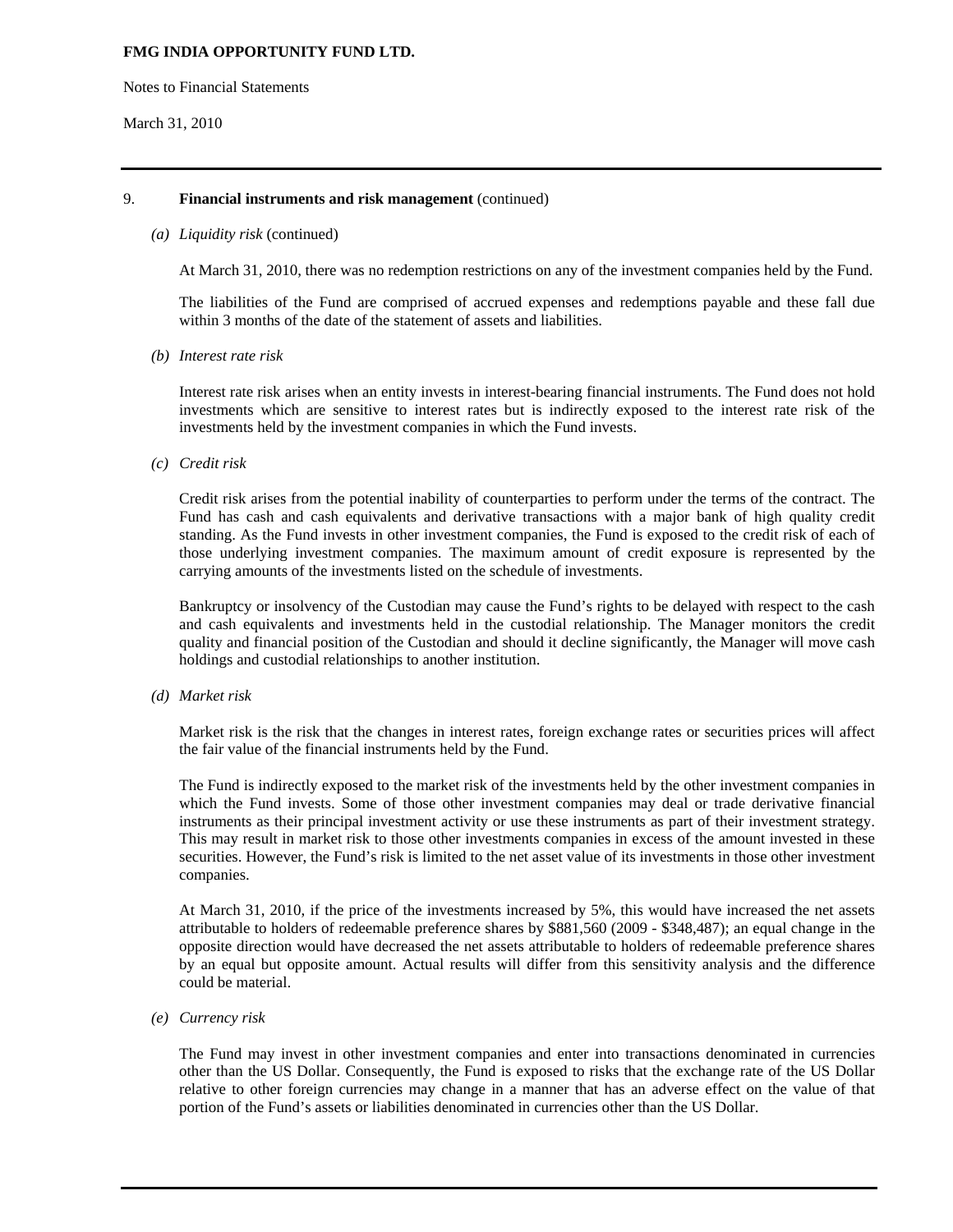Notes to Financial Statements

March 31, 2010

## 9. **Financial instruments and risk management** (continued)

#### *(e) Currency risk* (continued)

The following table sets out the Fund's total exposure to foreign currency risk split between monetary assets and liabilities, net assets attributable to non-USD denominated share classes, forward foreign exchange contracts and the resulting net exposure to foreign currencies:

|                              |          |             | Net assets<br>attributable   |                   |              |
|------------------------------|----------|-------------|------------------------------|-------------------|--------------|
|                              | Monetary | Monetary    | to non-USD<br>denominated    | <b>Forward FX</b> | <b>Net</b>   |
|                              | Assets   | Liabilities | <b>Share Classes</b>         | Contracts         | Exposure     |
| March 31, 2010<br><b>EUR</b> |          | (3,316)     | (1,265,722)<br><sup>\$</sup> | \$11,564,130      | \$10,295,092 |
| March 31, 2009<br><b>EUR</b> |          |             | (3.970.967)                  | 3,497,898         | (473,069)    |

The amounts in the above table are based on the carrying value of monetary assets and liabilities, net assets attributable to non-USD denominated share classes and the underlying notional amounts of forward foreign exchange contracts.

Forward foreign exchange contracts are entered into by the Fund to hedge exposure to monetary assets and liabilities denominated in currencies other than USD and to hedge the exposure of certain share classes denominated in currencies other than USD.

The gains and losses on forward foreign exchange contracts entered into for the purpose of hedging the exposure to monetary assets and liabilities are recorded in gains and losses on forward foreign exchange contracts in the statement of operations. The gains and losses on contracts entered into for the purpose of hedging the exposure of share classes denominated in currencies other than USD are also recorded in gains and losses on forward foreign exchange contracts in the statement of operations, but are allocated specifically to the non-USD denominated share classes to which the hedging activities, and resultant gains and losses, relate.

At March 31, 2010, had the US Dollar strengthened by 5% in relation to the Euro, with all other variables held constant, net assets would have decreased by the amounts shown below.

|             | 2010         | 2009           |
|-------------|--------------|----------------|
| <b>EURO</b> | \$ (514,755) | $\{(23,653)\}$ |

A 5% weakening of the US Dollar against the Euro would have resulted in an equal but opposite effect on net assets, on the basis that all other variables remain constant. Actual results may differ from this sensitivity analysis and the difference could be material to the financial statements.

The Fund's investments through the other investment companies may be denominated in currencies other than the Fund's reporting currency and indirectly expose the Fund to currency risk.